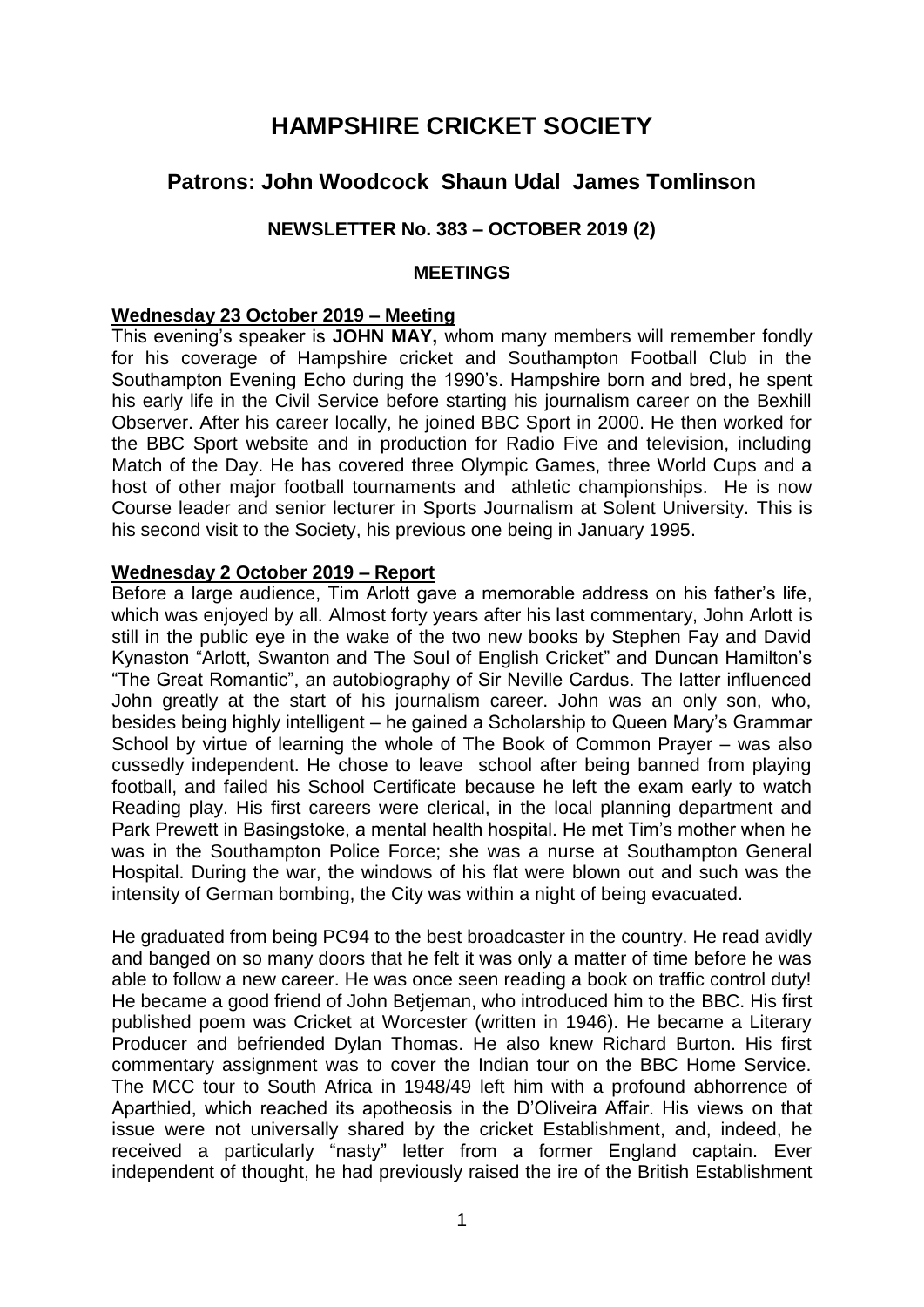with his views on the BBC's Any Questions programme. Tim also mentioned that the royalties he received from his two hymns exceeded anything else he wrote. He also covered a number of aspects of John's family life. He was a terrific, family oriented, father. The early death of his son, James, in a road accident, caused him to wear a black tie for the rest of his life. He felt that, though he made good friends, it was a mistake to move to Alderney because of the adverse effect on his bronchitis. He also spoke with much affection on John's great friendship with Ian Botham.

#### **REPORT OF ANNUAL GENERAL MEETING**

This year's AGM was momentous in many ways. After twenty years at the helm, Susanne Marlow stood down as Chairman. Susanne worked tirelessly for the Society in arranging speakers, venues, the Annual Dinner, our Days at the Cricket, attending meetings of the Cricket Societies Association and ensuring the smooth passage of each of our meetings. Susanne expressed her thanks to the Committee and all the members of the Society for their support and kindness over the years. As a token of the Society's appreciation, Susanne was presented with an engraved crystal bowl. She was also made a Life Member. Susanne will continue to serve the Society as a Committee member.

Garry Lane was unaminously elected as Susanne's successor. He has already made his presence felt by arranging the Society's attractive programme of speakers for this winter.

It was announced that **NICHOLAS TWINE and JOHN YOUNG** had resigned from the Committee. Nick was one of the original members of the Committee when the Society was formed in 1976, and always brought clear thought and offered sage advice on a number of issues over that period. John was also a long standing member and, moreover, served as Chairman for nine years before being succeeded by Susanne. John was always a proud and enthusiastic supporter of the Society. The Editor would like to express his own appreciative thanks for the whole-hearted support given to him by Susanne, Nicholas and John.

John Hooper was unanimously confirmed as Hon. Secretary. John assumed responsibility towards the end of last winter and has brought a new perspective to some of the Society's proceedings, and eased the transition in Susanne's final year in office.

John Grapes was nominated to continue as Hon. Treasurer, also unanimously. John gave a comprehensively survey of the Society's Accounts and recommended that there be no increase in subscriptions. However, John flagged up that, in common with all other Societies, speakers' fees are increasing, and the Society will also incur increased venue costs. Whilst the Society currently carries a healthy bank balance, its finances will need to be kept under active review, particularly from 2021/22.

The Society's webmaster, Andy Ray, will continue to serve on the Committee. The value of both his contribution, and that of his wife, Sue, in maintaining the Society's website, database of members, and sending the Newsletter to members by email, is immense.

#### **IN PRAISE OF COUNTY CRICKET (2)**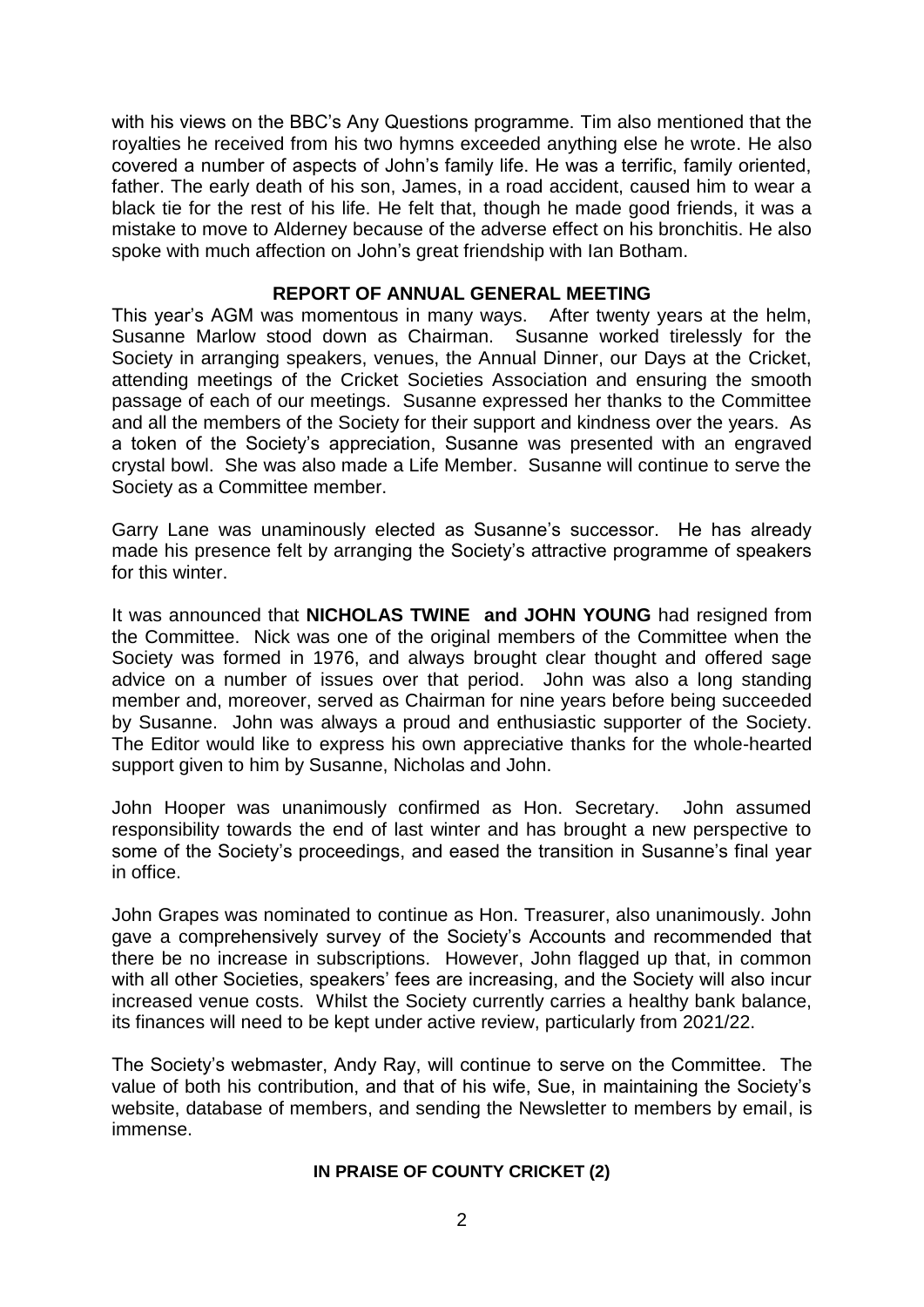#### **Dave Allen** writes with his impressions on **Hampshire's return to the ISLE OF WIGHT in May 2019.**

I have lived my life within walking distance of Southsea seafront, with its views across one of the busiest coastal waterways in Britain towards the Isle of Wight. It has been for me a frequent island of delights, ranging from childhood day trips on paddle steamers, to an adolescent weekend in a field listening to Bob Dylan and other leading musicians of those far-off days. A few years later I spent a rather delightful summer term teaching art as a student in Cowes High School, and playing a few evening games around the island, against the staff of other schools.

But although I was watching Hampshire play cricket from 1959, and knew of their matches there from 1956-1962 - including the vital victory over Essex in 1961 - I never saw them play Championship cricket on the island. Almost 40 years later, at Ventnor's charming Steephill ground, I saw Kevan James lead a side including 10-year-old Danny Briggs in a Cricket Max contest, an embryonic version of T20, Then a few years ago, I visited Newclose for the first time for a T20 warm-up between Hampshire and the PCA Masters. We had an enjoyable lunch in a large marquee but the rain poured down all day and we saw no play.

So it was that in late May 2019, I boarded the Fishbourne car ferry around the corner from my home, with a mixture of anticipation and concern at early morning grey skies, hoping not to repeat that experience on Brian Gardner's delightful ground. Brian was not there of course to see his dreams realised, although his family attended on day one, while Hugh Griffiths, his wife and many volunteers ensured that all was ready.

I spent much of the next four days sharing the radio tent with BBC's Kevan James, and Dave Bracegirdle from Nottingham, plus occasional visitors, including the Isle of Wight's own pace-man David Griffiths, and 91-year-old Alan Rayment who had played for Hampshire at Cowes in 1956 & 1957. In the latter match, he scored 80 in a victory over Nottinghamshire, but now he was able to enjoy in particular the batting of Sam Northeast and Ajinkya Rahane. When not on air, I wandered the ground with a clear view of play from every position - not something possible these days in many modern stadia – meeting Hampshire friends who had made the trip, as well as cricket-loving islanders, happy to share recollections of Hampshire's last Championship visit, 57 years ago.

On the first morning, with the pitch an unknown quantity, it was no surprise that Nottinghamshire waived the toss, and Hampshire's youngsters Joe Weatherley and Ollie Soames took strike against a formidable pace attack of Stuart Broad, Jake Ball and Luke Fletcher. Neither batsman will look back on the 2019 season with great fondness, but on this overcast morning they posted Hampshire's only first innings century opening partnership of the season, before Weatherley went for 66. Soames (44) batted on for more than four hours, joined initially by Hampshire's first overseas professional from India, Rahane, but Hampshire rather fell away to 245-6 with the dismissal of Liam Dawson, who was then whisked away from the island as a late (non-playing!) addition to England's World Cup Squad.

He followed Hampshire's captain James Vince who had passed that role to Northeast for the duration, while late on that first day, Aneurin Donald (46) and Ian Holland took Hampshire towards a third batting point, although the loss of their last four wickets in half-an-hour on the following morning was disappointing.

Nottinghamshire had arrived with their new batting recruits Ben Slater, Ben Duckett and Joe Clarke, despite which, the side had made a disappointing start to the season. There were runs in their opening draw with Yorkshire but then defeats against the eventual top two. Hampshire meanwhile had been up-and-down, beating Essex by an innings, losing to Yorkshire by the same margin, then defeating Warwickshire, who early season looked